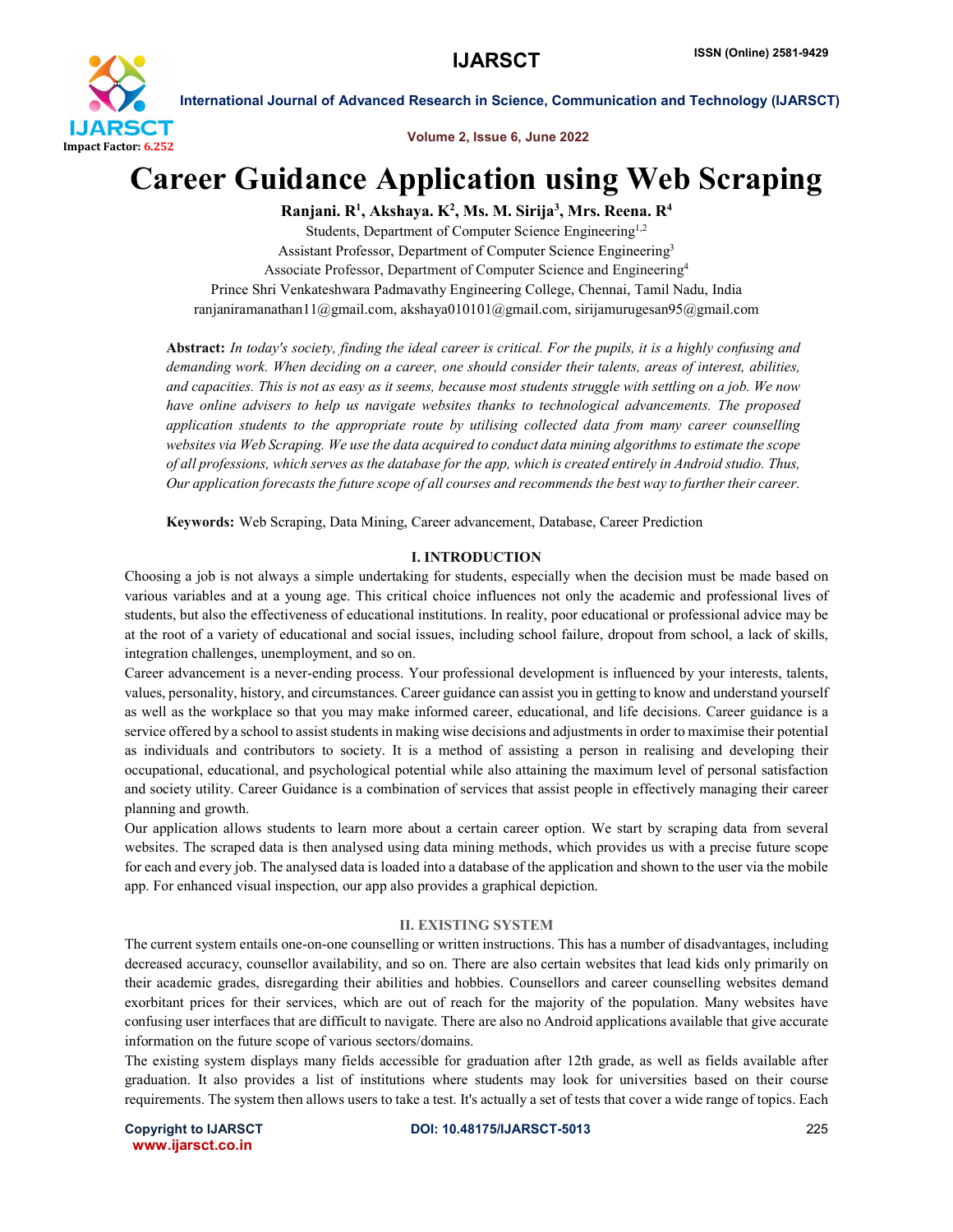

### Volume 2, Issue 6, June 2022

test is given a score when it has been completed. The system manipulates and determines the optimal career for that person based on those outcomes. This result is then sent to the user through email. The aptitude ratings show the student's particular abilities. Counsellors use the same strategy to advise pupils on their future plans. Counsellors are not always devoted and might be difficult to reach.

### III. PROPOSED SYSTEM

The suggested solution is an Android application that informs pupils about the numerous job options available to them. We will leverage sophisticated technologies like web scraping and Android application development in the suggested solution. We will first scrape data from the most popular career counselling websites, and then use data mining algorithms to filter and organize the information. The Android application is built on top of this sorted data. The application consists of four sections. They are:

- To aid Grade X students in making decisions about their post-secondary studies.
- To assist students in Grade XII in learning about the many courses offered in order to aid them in choosing a profession.
- Encourage graduates to explore post-secondary education possibilities.
- In general, about the various job opportunities.

This application is based on the most important jobs that will be forthcoming in the next years. The user can choose a job and explore options based on his or her hobbies and course of study



Fig 1.System Architecture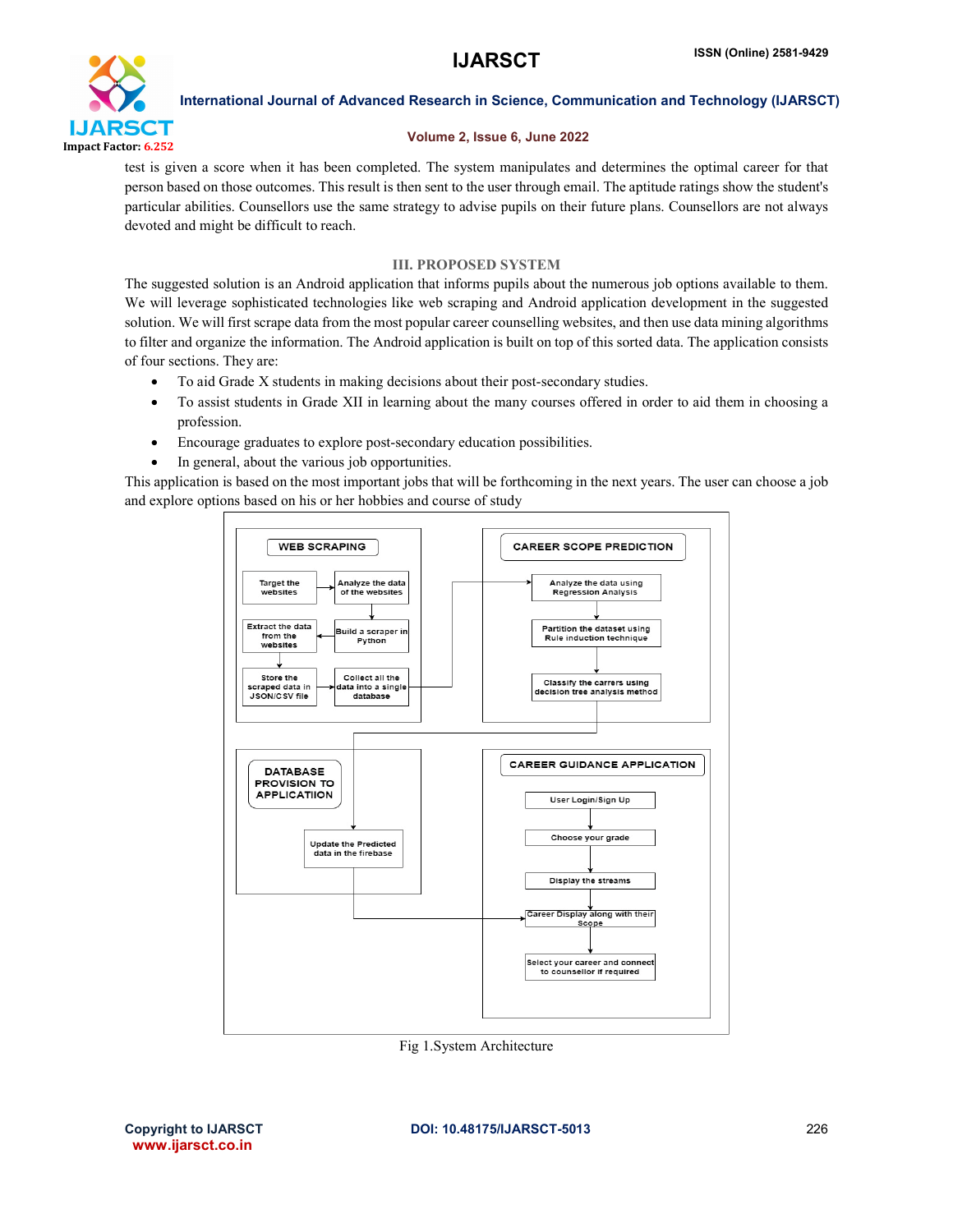

### Volume 2, Issue 6, June 2022

### IV. MODULE DESCRIPTION

The proposed application has three main modules. They are

- Web Scraping
- Career scope Prediction
- Database Provision to Application

### MODULE 1: Web Scraping

Web scraping is a method of extracting vast volumes of information from several websites. Scraping is the process of extracting data from another source (webpages) and storing it to a local file. The process of obtaining unstructured data from webpages is known as web scraping. It aids in the collection and conversion of unstructured data into an organised format.

The method starts by cycling over the search results for n pages of career counselling websites. Following that, all of the pages that fit the criteria are looped and kept separately. Data is scraped from every single webpage and stored in a database (such as a CSV file, Excel sheet, etc.).



### Fig 2. Web Scraping Process

| [5] Eile Edit View Navigate Code Refactor Run Tools VCS Window Help webscrapping 10thcareer.csv                                                                                                                                                                                                                                                                                                                                                                                                                                                                                                                                                                                                                                                                                                                                                                                                                                                                                                                                                                                                                                                                                                                                                                                                                                                                                                                                                                                                                                                                                                                                                                                                                                                                                                                                                                                                                                                                                                                                                                                                                                                                                                                                                                                                                                                                                                                                                                                                                                                                                                                                                                                                                                                                                 |                                                     |
|---------------------------------------------------------------------------------------------------------------------------------------------------------------------------------------------------------------------------------------------------------------------------------------------------------------------------------------------------------------------------------------------------------------------------------------------------------------------------------------------------------------------------------------------------------------------------------------------------------------------------------------------------------------------------------------------------------------------------------------------------------------------------------------------------------------------------------------------------------------------------------------------------------------------------------------------------------------------------------------------------------------------------------------------------------------------------------------------------------------------------------------------------------------------------------------------------------------------------------------------------------------------------------------------------------------------------------------------------------------------------------------------------------------------------------------------------------------------------------------------------------------------------------------------------------------------------------------------------------------------------------------------------------------------------------------------------------------------------------------------------------------------------------------------------------------------------------------------------------------------------------------------------------------------------------------------------------------------------------------------------------------------------------------------------------------------------------------------------------------------------------------------------------------------------------------------------------------------------------------------------------------------------------------------------------------------------------------------------------------------------------------------------------------------------------------------------------------------------------------------------------------------------------------------------------------------------------------------------------------------------------------------------------------------------------------------------------------------------------------------------------------------------------|-----------------------------------------------------|
| webscrapping 10thcareer.csv                                                                                                                                                                                                                                                                                                                                                                                                                                                                                                                                                                                                                                                                                                                                                                                                                                                                                                                                                                                                                                                                                                                                                                                                                                                                                                                                                                                                                                                                                                                                                                                                                                                                                                                                                                                                                                                                                                                                                                                                                                                                                                                                                                                                                                                                                                                                                                                                                                                                                                                                                                                                                                                                                                                                                     | <b>エ- 中main v   ト 益 E     Q ●  </b>                 |
| <b>個</b> Careerafter10.csv ×<br>0 I ÷<br>凹 10thcareer.csv<br>Courses.DV<br>■ Careerafter12.csv<br>Project<br><b>B</b> main.pv                                                                                                                                                                                                                                                                                                                                                                                                                                                                                                                                                                                                                                                                                                                                                                                                                                                                                                                                                                                                                                                                                                                                                                                                                                                                                                                                                                                                                                                                                                                                                                                                                                                                                                                                                                                                                                                                                                                                                                                                                                                                                                                                                                                                                                                                                                                                                                                                                                                                                                                                                                                                                                                   |                                                     |
| $\vee$ <b>Let</b> webscrapping <b>Plugins</b> supporting *.csv files found.                                                                                                                                                                                                                                                                                                                                                                                                                                                                                                                                                                                                                                                                                                                                                                                                                                                                                                                                                                                                                                                                                                                                                                                                                                                                                                                                                                                                                                                                                                                                                                                                                                                                                                                                                                                                                                                                                                                                                                                                                                                                                                                                                                                                                                                                                                                                                                                                                                                                                                                                                                                                                                                                                                     | Install plugins lignore extension                   |
| 图 10thcareer.c<br>Career after 10th<br><b>图</b> Careerafter<br>Name of the Diploma, Course Details, Course Duration, Career Options for 18th pass courses<br><b>El</b> Careerafter<br>Diploma in Fashion Technology.Basic knowledge and skills around Fashion Designing and Technology.3 Years. Fashion Designer Costume Designer Textile Designer Bridal we<br><b>COURSES DV</b><br>Diploma in Fire Safety Engineering, The course includes various techniques to put out fire along with latest technology and upgradation in tools in the field., 6 Months<br><b>B</b> main.py<br>Diploma in Engineering Technical courses or Polytechnic courses in different fields of Engineering. 3 Years Directly to Btech Lateral Entry or find a suitable job in<br>v Illi External Librari<br>Diploma in Ceramic Technology, The course includesproperties, manufacturing processes, design and applications of ceramic materials., 3 Years, Directly to Btech Ceramic<br>$\sim$ $\bullet$ < Python 3.5<br>> Ill Binary SI 7<br>Diploma in Plastics Technology, Course includes in-depth knowledge on types of plastics, their applications, properties and more., 3 Years, Plastic Part Mould Design En<br>$\sum$ DLLs $\frac{1}{2}$<br>Diploma in Dental Mechanics, The course includes various concepts of dental structures and delta heath., 2 Years, Dentist Assistant Dental Surgeon Dental Technician Res<br>> Ill Extende<br>Diploma in Commercial Practice,This diploma course after 10th includes promotion, sale or supply of service or product to customers. Students are taught the right ski<br>$>$ $\blacksquare$ Lib<br>Diploma in Hotel Management and Catering Technology. The course includes various hospitality traits related to hotel management and catering. 2 Years. Catering Officer<br>> Python3<br>Diploma in Agriculture, The course includes a range of farming techniques, types of soils and more., 2 Years, Directly to B. Tech Agriculture Engineering via the lateral<br>> laste-pack<br>Diploma in Cyber Security or Ethical Hacking,You will learn various concepts related to saving computer devices from hackers and viruses,1 Year,Certified ethical hack<br>> Ill Typeshe<br>Diploma in Cosmetology,You will learn about different kinds of cosmetics, their uses and manufacturing details in this diploma course after 10th.,1 Year, Open your ow<br>Scratches and C<br>Art Teacher Diploma, This course includes basic principles of visual and design experience.,2 years, Arts teacher Painter Work for Art galleries<br>14<br>15<br>Diploma in Stenography, You will learn the concepts of taking the dictations and learn other clerical work., 1 Year, You can work in wide range of government jobs. All t<br><b>L</b> Strudun | $46$ $\sim$ $\sim$                                  |
|                                                                                                                                                                                                                                                                                                                                                                                                                                                                                                                                                                                                                                                                                                                                                                                                                                                                                                                                                                                                                                                                                                                                                                                                                                                                                                                                                                                                                                                                                                                                                                                                                                                                                                                                                                                                                                                                                                                                                                                                                                                                                                                                                                                                                                                                                                                                                                                                                                                                                                                                                                                                                                                                                                                                                                                 |                                                     |
| <b>P</b> main                                                                                                                                                                                                                                                                                                                                                                                                                                                                                                                                                                                                                                                                                                                                                                                                                                                                                                                                                                                                                                                                                                                                                                                                                                                                                                                                                                                                                                                                                                                                                                                                                                                                                                                                                                                                                                                                                                                                                                                                                                                                                                                                                                                                                                                                                                                                                                                                                                                                                                                                                                                                                                                                                                                                                                   | **                                                  |
| P Version Control ▶ Run III TODO <b>O</b> Problems<br><b>D</b> Python Packages<br>Python Console <b>EX</b> Terminal                                                                                                                                                                                                                                                                                                                                                                                                                                                                                                                                                                                                                                                                                                                                                                                                                                                                                                                                                                                                                                                                                                                                                                                                                                                                                                                                                                                                                                                                                                                                                                                                                                                                                                                                                                                                                                                                                                                                                                                                                                                                                                                                                                                                                                                                                                                                                                                                                                                                                                                                                                                                                                                             | $Q$ Event Log<br>1:1 LF UTF-8 4 spaces Python 3.9 2 |

### Fig 3.Web Scraped Data using Pycharm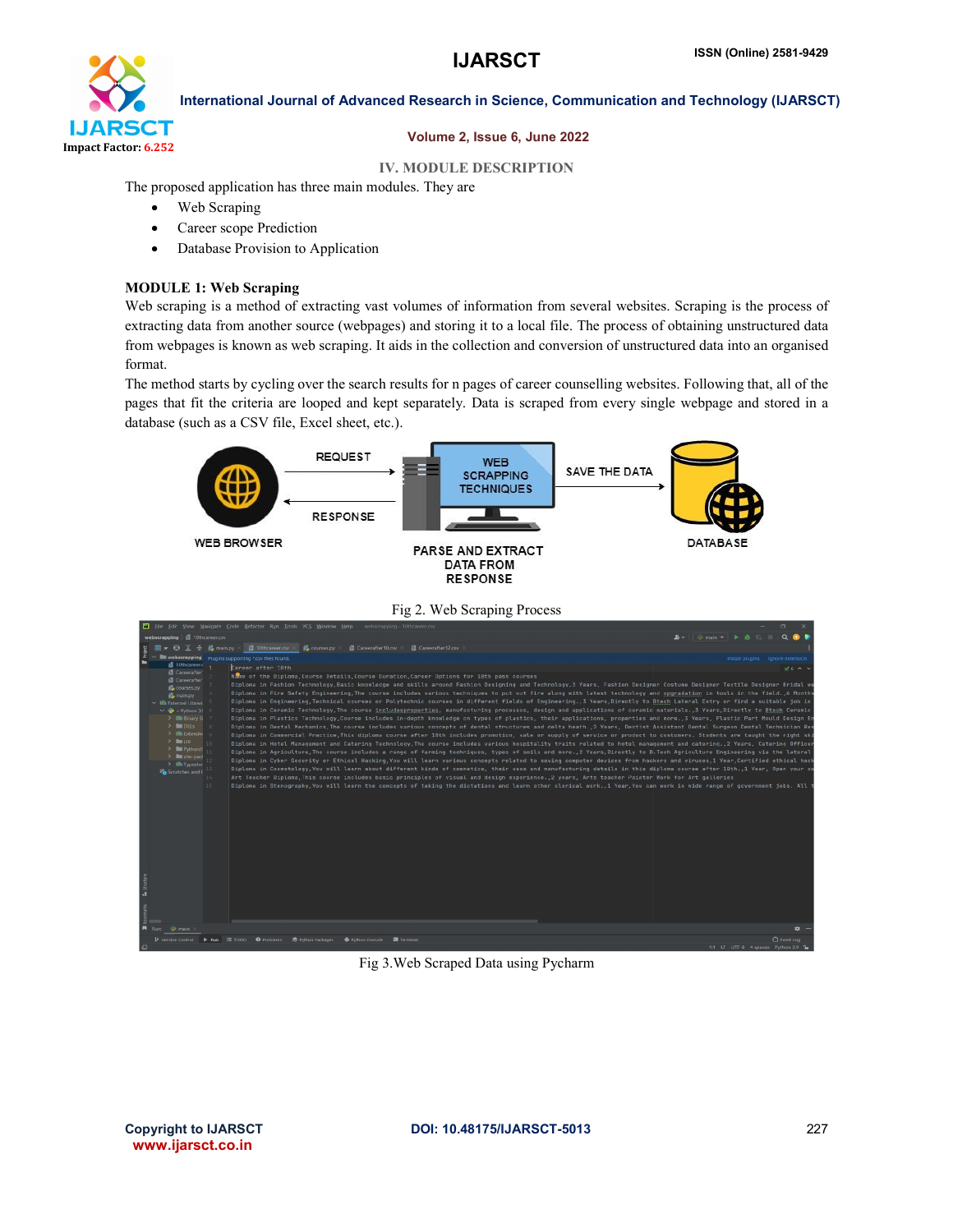

### Volume 2, Issue 6, June 2022

|                |                                                                                                |                                                                                             | 10thcareer - Excel                                                                                            |         |                                                             |                                                                                     |   |                                    |   |                                                       | Ranjani Ramanathan                                                                                                 |   |                                                                                                                           |
|----------------|------------------------------------------------------------------------------------------------|---------------------------------------------------------------------------------------------|---------------------------------------------------------------------------------------------------------------|---------|-------------------------------------------------------------|-------------------------------------------------------------------------------------|---|------------------------------------|---|-------------------------------------------------------|--------------------------------------------------------------------------------------------------------------------|---|---------------------------------------------------------------------------------------------------------------------------|
|                | Insert<br>File<br>Home                                                                         | Page Layout Formulas Data Review View Help                                                  | $Q$ Tell me what you want to co                                                                               |         |                                                             |                                                                                     |   |                                    |   |                                                       |                                                                                                                    |   | <b>Q</b> Share                                                                                                            |
|                | X Cut<br>Calibri<br>A Copy<br>Paste<br>$\cup$<br>S Format Painter<br>$\mathbb{Z}$<br>Clippoerd | $\equiv$ $\equiv$<br>Á.<br>$-11$<br>$\equiv$<br>$\equiv$ $\equiv$<br>ford                   | 》.<br>ab Wrap Text<br>General<br>Merge & Center ~<br><b>E</b><br>信頼<br><b>Alignment</b><br>$\infty$<br>Number |         | d,<br>Conditional Format<br>Formatting ~<br>Table<br>Styles | Cell<br>Styles -                                                                    |   | Ξ×<br>Insert Delete Format<br>Cels | c | $\Sigma$ AutoSum<br>$\sqrt{4}$ Fill $\sim$<br>Clear - | Sort & Find &<br>Filter ~ Select<br>Edting                                                                         |   | $\sim$                                                                                                                    |
|                | $\Box$ b $\sim$ c) $\sim$ :                                                                    |                                                                                             |                                                                                                               |         |                                                             |                                                                                     |   |                                    |   |                                                       |                                                                                                                    |   |                                                                                                                           |
| A1             | $\times$<br>fx<br>$\mathbf{v}$<br>$\checkmark$                                                 | Career after 10th                                                                           |                                                                                                               |         |                                                             |                                                                                     |   |                                    |   |                                                       |                                                                                                                    |   |                                                                                                                           |
|                | Career after 10th                                                                              | $\mathbf{F}$                                                                                | $\epsilon$                                                                                                    | D       | F.                                                          | F                                                                                   | G | H                                  |   |                                                       | κ                                                                                                                  | M | $\mathsf N$                                                                                                               |
| $\overline{c}$ | Name of the Diploma                                                                            | Course Details                                                                              | Course Duration                                                                                               |         |                                                             | Career Options for 10th pass courses                                                |   |                                    |   |                                                       |                                                                                                                    |   |                                                                                                                           |
| $\overline{3}$ | Diploma in Fashion Technology                                                                  | Basic knowledge and skills around Fashic 3 Years                                            |                                                                                                               |         |                                                             |                                                                                     |   |                                    |   |                                                       | Fashion Designer Costume Designer Textile Designer Bridal wear Designer Fashion Stylist                            |   |                                                                                                                           |
| $\sqrt{ }$     | Diploma in Fire Safety Engineering                                                             | The course includes various techniques t 6 Months                                           |                                                                                                               |         |                                                             | Fire Safety Executive Fire Safety Officer                                           |   |                                    |   |                                                       |                                                                                                                    |   |                                                                                                                           |
|                | 5 Diploma in Engineering                                                                       | Technical courses or Polytechnic courses 3 Years                                            |                                                                                                               |         |                                                             |                                                                                     |   |                                    |   |                                                       | Directly to Btech Lateral Entry or find a suitable job in the specific area of specialization.                     |   |                                                                                                                           |
|                | 6 Diploma in Ceramic Technology                                                                | The course includesproperties                                                               | manufacturing processes                                                                                       |         |                                                             |                                                                                     |   |                                    |   |                                                       |                                                                                                                    |   | design and 3 Years Directly to Btech Ceramic Engineering via the lateral entry or find a suitable job as a Ceramic Engine |
| 7              | Diploma in Plastics Technology                                                                 | Course includes in-depth knowledge on t their applications                                  |                                                                                                               |         |                                                             |                                                                                     |   |                                    |   |                                                       | properties 3 Years Plastic Part Mould Design Engineer Project Engineer Industrial Engineer Product Design Engineer |   |                                                                                                                           |
|                | 8 Diploma in Dental Mecharics                                                                  | The course includes various concepts of 2 Years                                             |                                                                                                               |         |                                                             | Dentist Assistant Dental Surgeon Dental Technician Research Assistant               |   |                                    |   |                                                       |                                                                                                                    |   |                                                                                                                           |
| 9              | Diploma in Commercial Practice                                                                 |                                                                                             | This diploma course after 10th includes p sale or supply of service or product to customers. Studi 3 Years    |         |                                                             |                                                                                     |   |                                    |   |                                                       |                                                                                                                    |   | Commercial Account Manager Commercial Executive Business Junior Head Branch Commercial Assistant Man                      |
|                |                                                                                                | 10 Diploma in Hotel Management and C The course includes various hospitality tr 2 Years     |                                                                                                               |         |                                                             | Catering Officer Catering Supervisors & Assistants Cabin Crew Hospitality Executive |   |                                    |   |                                                       |                                                                                                                    |   |                                                                                                                           |
|                | 11 Diploma in Agriculture                                                                      | The course includes a range of farming to types of soils and more.                          |                                                                                                               | 2 Years |                                                             |                                                                                     |   |                                    |   |                                                       | Directly to B. Tech Agriculture Engineering via the lateral entry or work in an Agriculture based organisation.    |   |                                                                                                                           |
|                |                                                                                                | 12 Diploma in Cyber Security or Ethical I You will learn various concepts related to 1 Year |                                                                                                               |         |                                                             | Certified ethical hacker or cyber security expert                                   |   |                                    |   |                                                       |                                                                                                                    |   |                                                                                                                           |
|                | 13 Diploma in Cosmetology                                                                      |                                                                                             | You will learn about different kinds of co their uses and manufacturing details in this diploma co(1 Year     |         |                                                             | Open you colorbar nykaa etc.                                                        |   |                                    |   |                                                       |                                                                                                                    |   |                                                                                                                           |
|                | 14 Art Teacher Diploma                                                                         | This course includes basic principles of vi 2 years                                         |                                                                                                               |         |                                                             | Arts teacher Painter Work for Art galleries                                         |   |                                    |   |                                                       |                                                                                                                    |   |                                                                                                                           |
|                | 15 Diploma in Stenography                                                                      | You will learn the concepts of taking the 1 Year                                            |                                                                                                               |         |                                                             |                                                                                     |   |                                    |   |                                                       | You can work in wide range of government jobs. All the public departments have a place for stenographers.          |   |                                                                                                                           |
| 16             |                                                                                                |                                                                                             |                                                                                                               |         |                                                             |                                                                                     |   |                                    |   |                                                       |                                                                                                                    |   |                                                                                                                           |
| 17             |                                                                                                |                                                                                             |                                                                                                               |         |                                                             |                                                                                     |   |                                    |   |                                                       |                                                                                                                    |   |                                                                                                                           |
| 18             |                                                                                                |                                                                                             |                                                                                                               |         |                                                             |                                                                                     |   |                                    |   |                                                       |                                                                                                                    |   |                                                                                                                           |
| 19<br>20       |                                                                                                |                                                                                             |                                                                                                               |         |                                                             |                                                                                     |   |                                    |   |                                                       |                                                                                                                    |   |                                                                                                                           |
| 21             |                                                                                                |                                                                                             |                                                                                                               |         |                                                             |                                                                                     |   |                                    |   |                                                       |                                                                                                                    |   |                                                                                                                           |
| 22             |                                                                                                |                                                                                             |                                                                                                               |         |                                                             |                                                                                     |   |                                    |   |                                                       |                                                                                                                    |   |                                                                                                                           |
| 23             |                                                                                                |                                                                                             |                                                                                                               |         |                                                             |                                                                                     |   |                                    |   |                                                       |                                                                                                                    |   |                                                                                                                           |
| 24             |                                                                                                |                                                                                             |                                                                                                               |         |                                                             |                                                                                     |   |                                    |   |                                                       |                                                                                                                    |   |                                                                                                                           |
| 25             |                                                                                                |                                                                                             |                                                                                                               |         |                                                             |                                                                                     |   |                                    |   |                                                       |                                                                                                                    |   |                                                                                                                           |
| 26             |                                                                                                |                                                                                             |                                                                                                               |         |                                                             |                                                                                     |   |                                    |   |                                                       |                                                                                                                    |   |                                                                                                                           |
| 27             |                                                                                                |                                                                                             |                                                                                                               |         |                                                             |                                                                                     |   |                                    |   |                                                       |                                                                                                                    |   |                                                                                                                           |
| 28             |                                                                                                |                                                                                             |                                                                                                               |         |                                                             |                                                                                     |   |                                    |   |                                                       |                                                                                                                    |   |                                                                                                                           |
| 29             |                                                                                                |                                                                                             |                                                                                                               |         |                                                             |                                                                                     |   |                                    |   |                                                       |                                                                                                                    |   |                                                                                                                           |
| 20             |                                                                                                |                                                                                             |                                                                                                               |         |                                                             |                                                                                     |   |                                    |   |                                                       |                                                                                                                    |   | 宝                                                                                                                         |
| Were Made      | 10thcareer<br>$\circled$                                                                       |                                                                                             |                                                                                                               |         | $\frac{1}{2}$                                               |                                                                                     |   |                                    |   |                                                       | m<br><b>COL</b>                                                                                                    |   | $\overline{\phantom{a}}$                                                                                                  |

Fig 4.Scraped Data in CSV file format

### MODULE 2: Career Scope Prediction

The extraction of fresh knowledge from massive datasets is known as data mining. In this rapidly developing sector, a variety of methodologies are now being applied, including statistical analysis and machine learning-based approaches. New technology and applications are constantly emerging in this sector, thanks to the rapid expansion of the World Wide Web and the rapid growth of unstructured databases.

Data mining is a technique for dealing with large volumes of data that are dispersed across several sites. The quantity of data that can be stored can rapidly surpass the terabyte limit. Data mining is a computationally expensive technique that uses a significant amount of data. To achieve acceptable time and space performance, it is usually required to split and distribute the data for parallel processing.

Predictive data mining techniques are employed in the proposed system to determine the future scope of vocations. Some data mining techniques, such as regression analysis, rule induction, and decision trees, are used with the scraped data. Regression analysis is a statistical approach for predicting/forecasting the values of a career (dependent variable) given certain parameters such as availability, scope, and so on (independent variables). Following that, rule induction creates formal rules based on the collection of observations. The extracted rules indicate either a scientific model of the data or local patterns in the data. Finally, decision tree analysis aids in the selection of a course of action as well as the exploration of various outcomes.



www.ijarsct.co.in

Copyright to IJARSCTDOI: 10.48175/IJARSCT-5013 **228**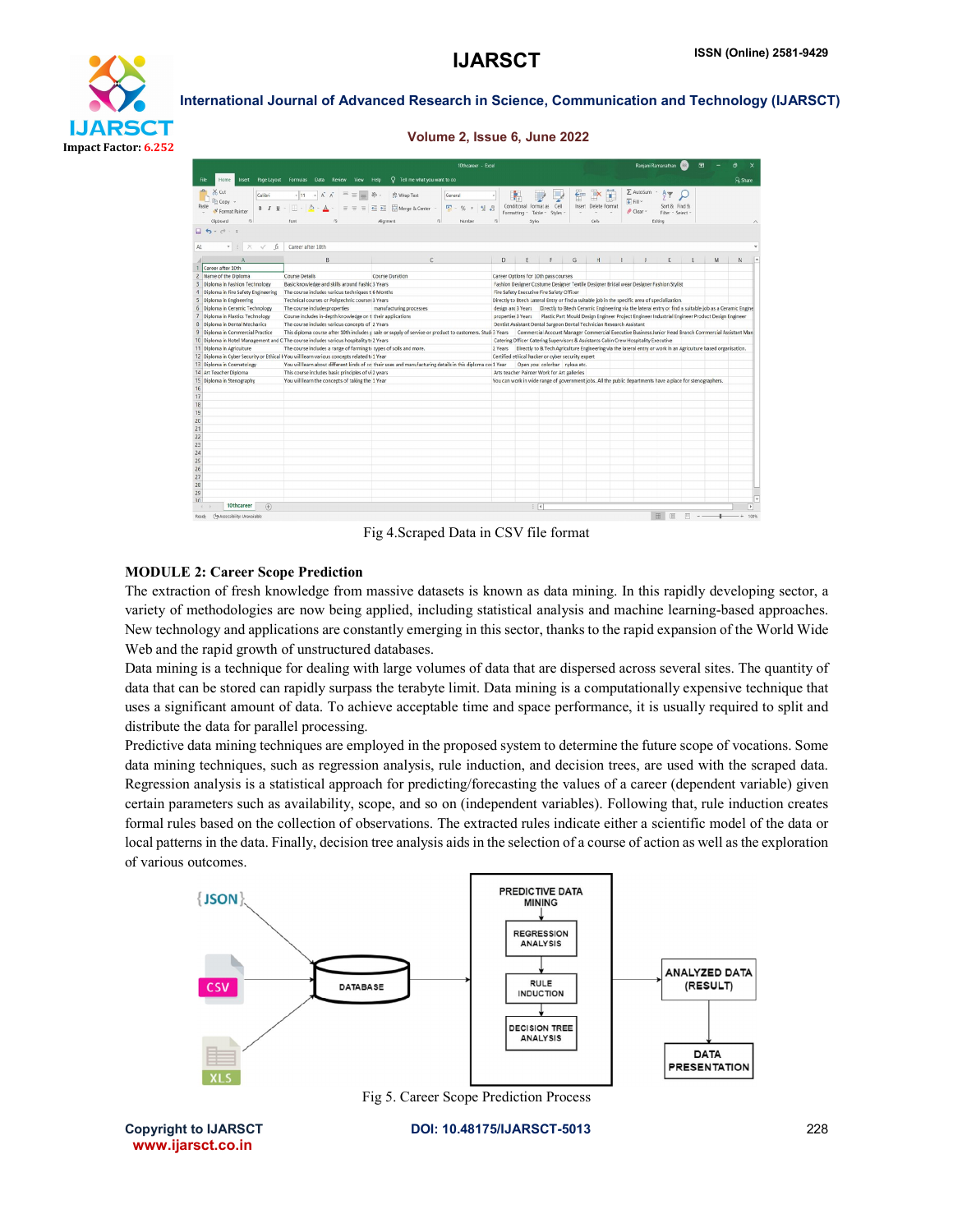

### Volume 2, Issue 6, June 2022

### MODULE 3: Database Provision to Application

Finally, the analysed data is directly loaded into the application's database. This classified data will be used by the career counselling application to show the user the breadth of each and every career.

Students will have simple access to the information they need with the proposed Online Career Guidance Application named Bavishya. It will walk students through the process and connect them to trusted resources. Students will also be able to gather all of the information they require and save it in an easily accessible way. The different modules of the application are:

- 1. Login Module
- 2. Main page Module
- 3. Career Display Module
- 4. Information display Module
- 5. Connect to Counsellor

Login Module: The user's information is collected via the login module. The user is led to the registration page if they are new to the applications. The user must register by providing their name, phone number, email address, username, and password. If the user already has an account, they will be asked to enter their username and password. The information is verified by comparing it to the database. The user can continue to use the programme if the data they submitted is valid.



Fig 6. Sigup Page Fig 7. Login Page

Main Page Module: The user can choose the module for their future,i.e they have to choose whether they are looking out for the careers after  $10^{th}/12^{th}/UG/PG$ 



www.ijarsct.co.in

Copyright to IJARSCTDOI: 10.48175/IJARSCT-5013 **229** Fig 8.Main Page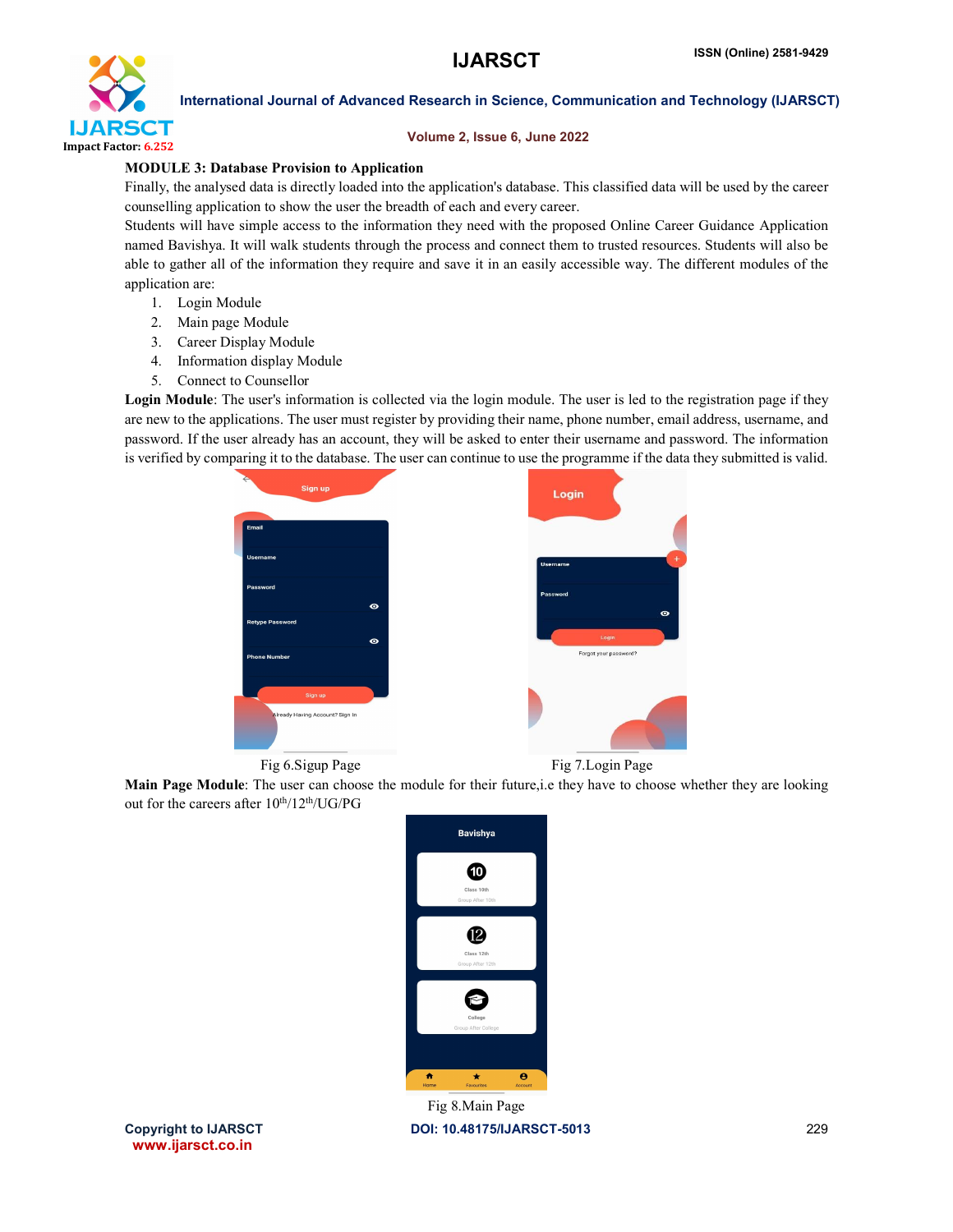

### Volume 2, Issue 6, June 2022

Career Display Module: This page outlines all of the professional options accessible across the world. It also represents the potential of each and every profession in the future. Furthermore, it reveals the top vocations with the most potential over a lengthy period of time. The user may learn about many profession options and select the best one for them to live a secure life.

Information display Module: The whole information for the chosen career will be presented, as well as certain details such as where to pursue the course, how to access it, and so on. On this page, you will find a detailed description of each career.

Connect to Counsellor: The user can further connect to the counsellor if required through this page.



### Fig 9. Application Process

### V. CONCLUSION

The bright future of a student is critical to the country's progress. This is why we try to propose a methodology for leading students to the most appropriate professional career route in this research. Technology opens up a world of possibilities, and many students may take use of it to choose a vocation that is more suited to their abilities. To create an effective online career counselling system, certain obstacles in manual career guidance systems have been identified. The implementation of this method will assist young people in selecting the appropriate professional route for them. This application will meet the demand for quick and dependable access to the information needed to make the best career decision. It may also be used as a career supplement, as a guide, and as a counsellor. This programme will recommend a number of career possibilities and work prospects in order to influence the student's career architecture.

### VI. FUTURE SCOPE

The application would be updated in a future version by adding other capabilities such as connecting to the appropriate institution for the user's chosen field and finishing the admission process. It will also assist the user in their future studies by providing the most up-to-date information.

www.ijarsct.co.in